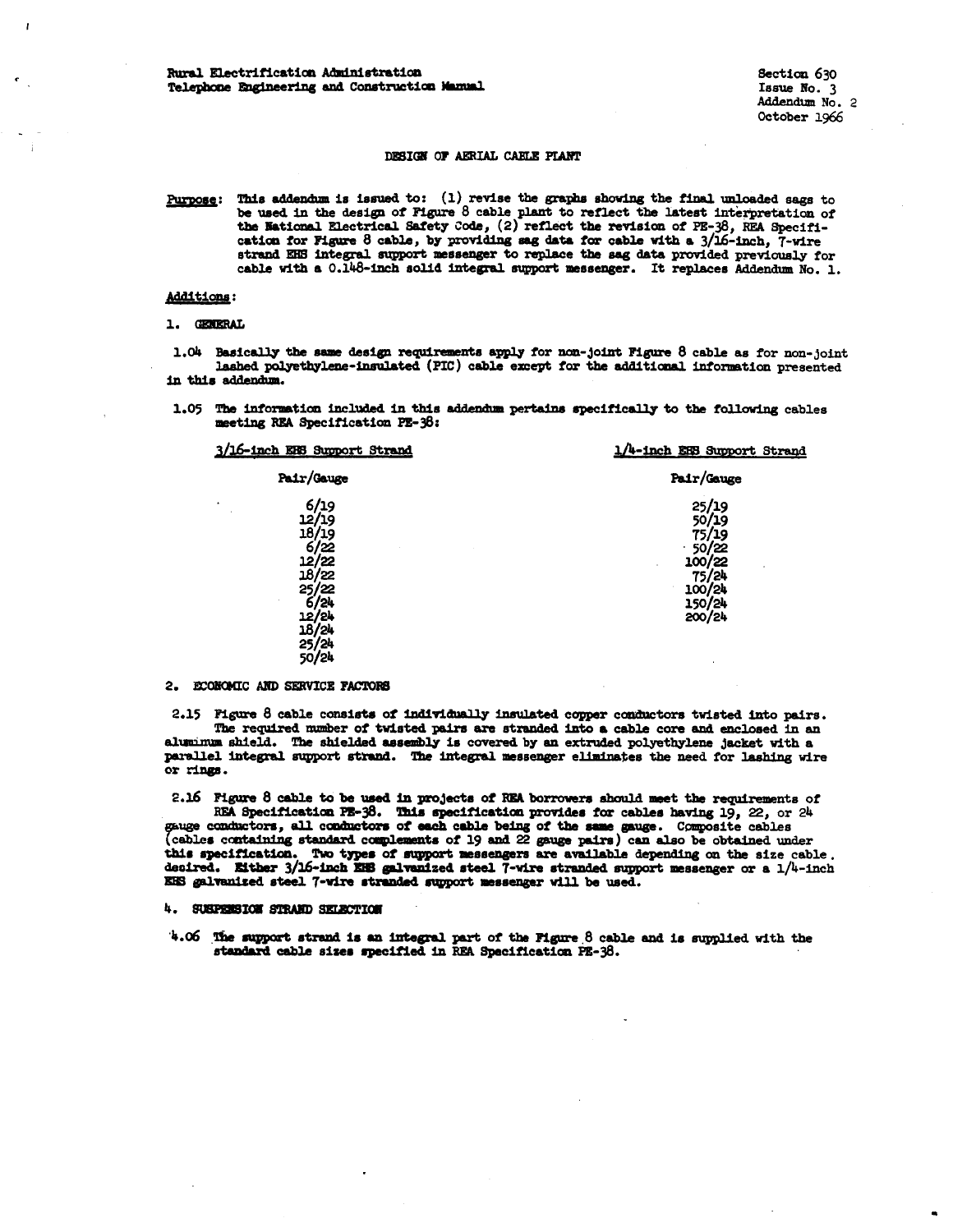#### REA TE & CM 630

4.07 Figure 8 cables are not suitable for supporting a man on either a cable car or a ladder. No supplementary cables should be lashed to a Figure 8 cable.

# 5. SPAN LENGTHS

5.09 The maximum span lengths to be used with Figure 8 cables of various sizes and gauges are given in sag charts loa through 15a. These maximum span lengths are calculated on the basis of not exceeding 60% of the breaking strength of the support messenger under Fourth Edition NESC assumed storm loading. These charts indicate the pole height required for a 14-foot final unloaded ground clearance of 60°F. The pole class required is determined from REA TE & CM 611, "Design of Pole Lines," using the equivalent number of wires shown for the various sizes of Figure 8 cable.

5.10 Curves giving final unloaded sags at  $60^\circ$ F. are included in the following figures:

| Figure | District | Support<br>Messenger<br>Size | NESC Assumed Loading*<br>Horizontal Wind<br>Pressure<br>$(1bs/sq.$ ft.) | Radical Thickness<br>of Ice<br>( Inch ) |
|--------|----------|------------------------------|-------------------------------------------------------------------------|-----------------------------------------|
| 10e    | Heavy    | 3/16"                        |                                                                         |                                         |
| عللا   | Medium   | 3/16"                        |                                                                         | 0.50                                    |
| 12a    | Light    | 1/16"                        |                                                                         | 0.25                                    |
| 13а    | Heavy    | $\pm/4$ "                    | 12                                                                      | O                                       |
| 14e    |          |                              |                                                                         | 0.50                                    |
|        | Medium   | $\frac{1}{4}$ "              |                                                                         | 0.25                                    |
| 15а    | Light    | L/4"                         | 12                                                                      | $\cdot \cap$                            |

\*The Fourth Edition of the National Electrical Safety Code made relatively severe assumptions concerning transverse loading with the result that the pole strengths necessary were considerably out of line with designs using the same materials in other fields of engineering. Studies made since its issuance indicated that the wind pressures assumed for transverse loading seldom occur concurrently with the assumed ice conditions and then only in restricted areas. The Fifth and Sixth Editions of the Code reduced this assumed transverse wind loading. Therefore, constants were added to the resultant loading calculated in accordance with these editions to make the loading in the Fourth, Fifth and Sixth Editions effectively equivalent for round conductors.

Figure 8 cable does not develop the same amount of loading as would be developed by a single round conductor. The Sixth Edition of the NESC requires that a "double constant" be added to the calculated resultant load. This addition represents a substantial over-design for Figure 8 cable. For sag and tension purposes, the NESC Committee on Interpretations has permitted Figure 8 facilities to have loads calculated in accordance with the Fourth Edition.

Transverse loads for pole strength are calculated according to the assumptions in the Sixth Edition.

- 5.11 The following three examples are offered to illustrate the proper use of cable sag charts 10a through 15a.
	- Formple 1: Assume a 50 pair, 19 gauge Figure 8 cable is to be used in the light loading district. A 14-foot final unloaded ground clearance is required and the terrain is level. What is the maximum span length allowable if 25-foot poles are used: From Cable Sag Chart 15a, the maximum span allowable is 275 feet.
	- Example 2: A 75 pair, 22 gauge cable is to be used in the medium loading district for a road crossing requiring 18.5 feet of final unloaded sag. The span length is 300 feet. What size poles are required? From Cable Sag Chart 14a, a 25-foot pole would be required for a 14-foot ground clearance. However, since we need The would be required for a fit-from ground cheatance. Inverse, since we need  $54$  more inchess, the equivalent sag for the 75/22 Figure 8 cable would be  $50^{\circ} + 54^{\circ} = 114^{\circ}$ . The 114" places the pole length between

 $-2-$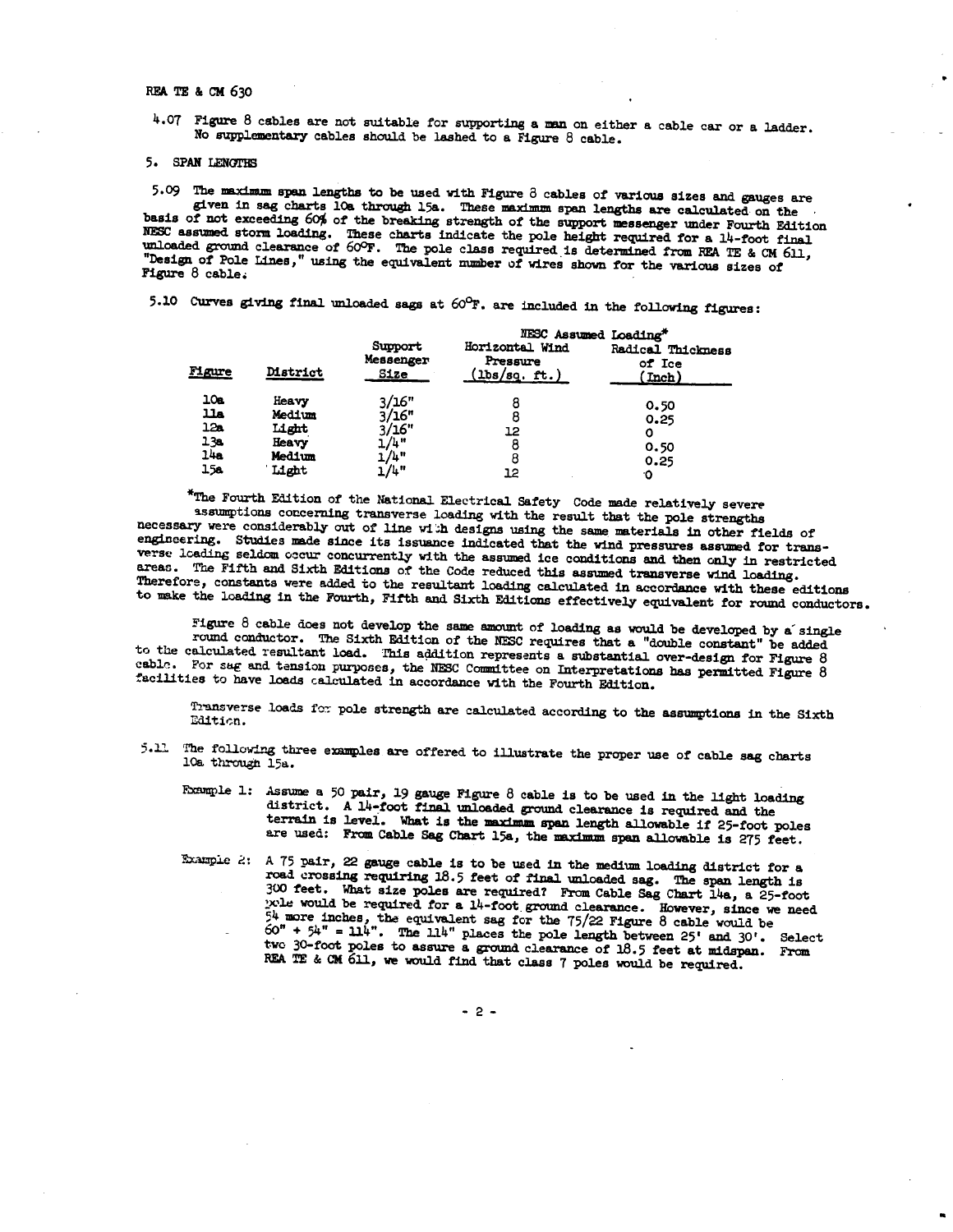

 $\mathbf{I}$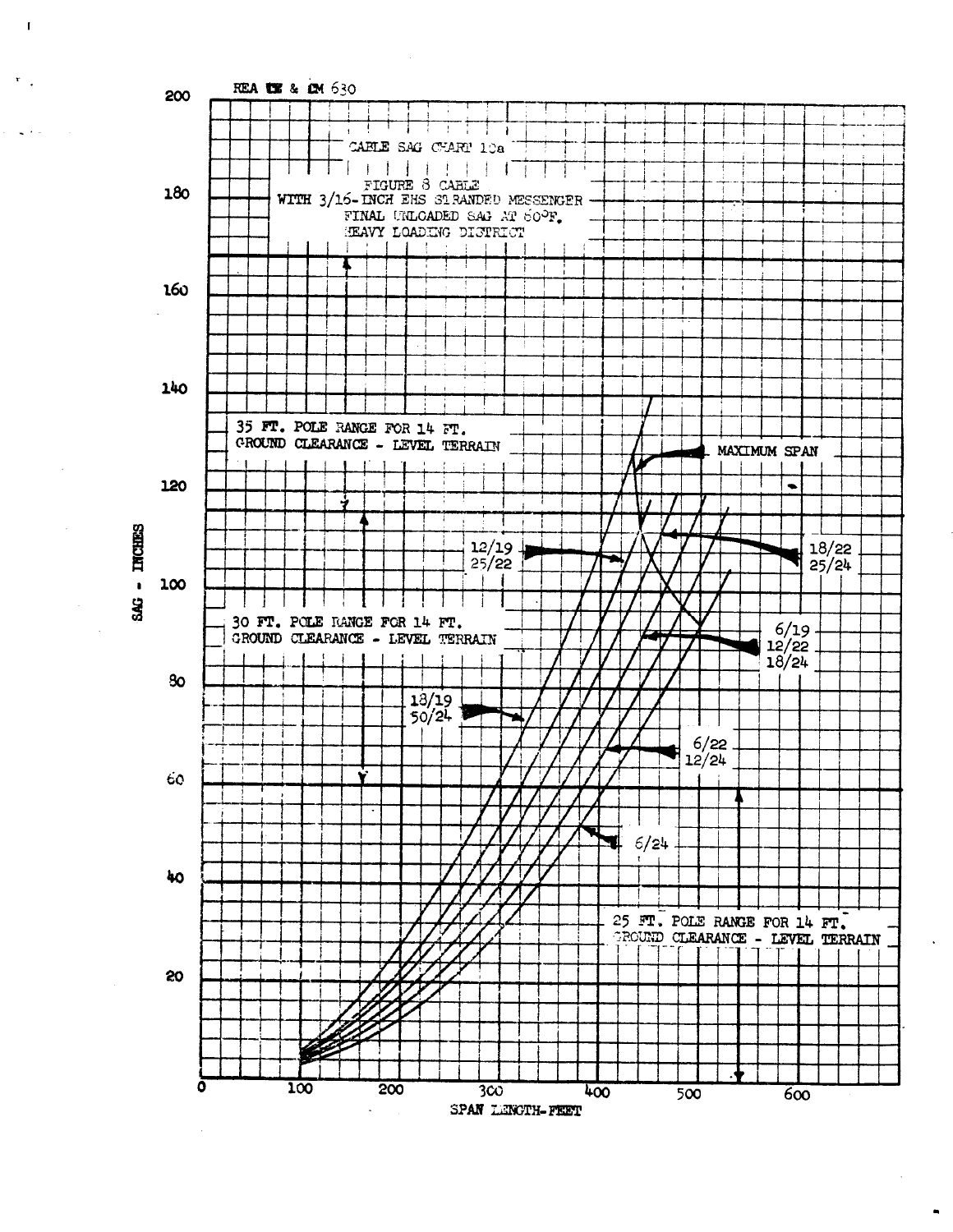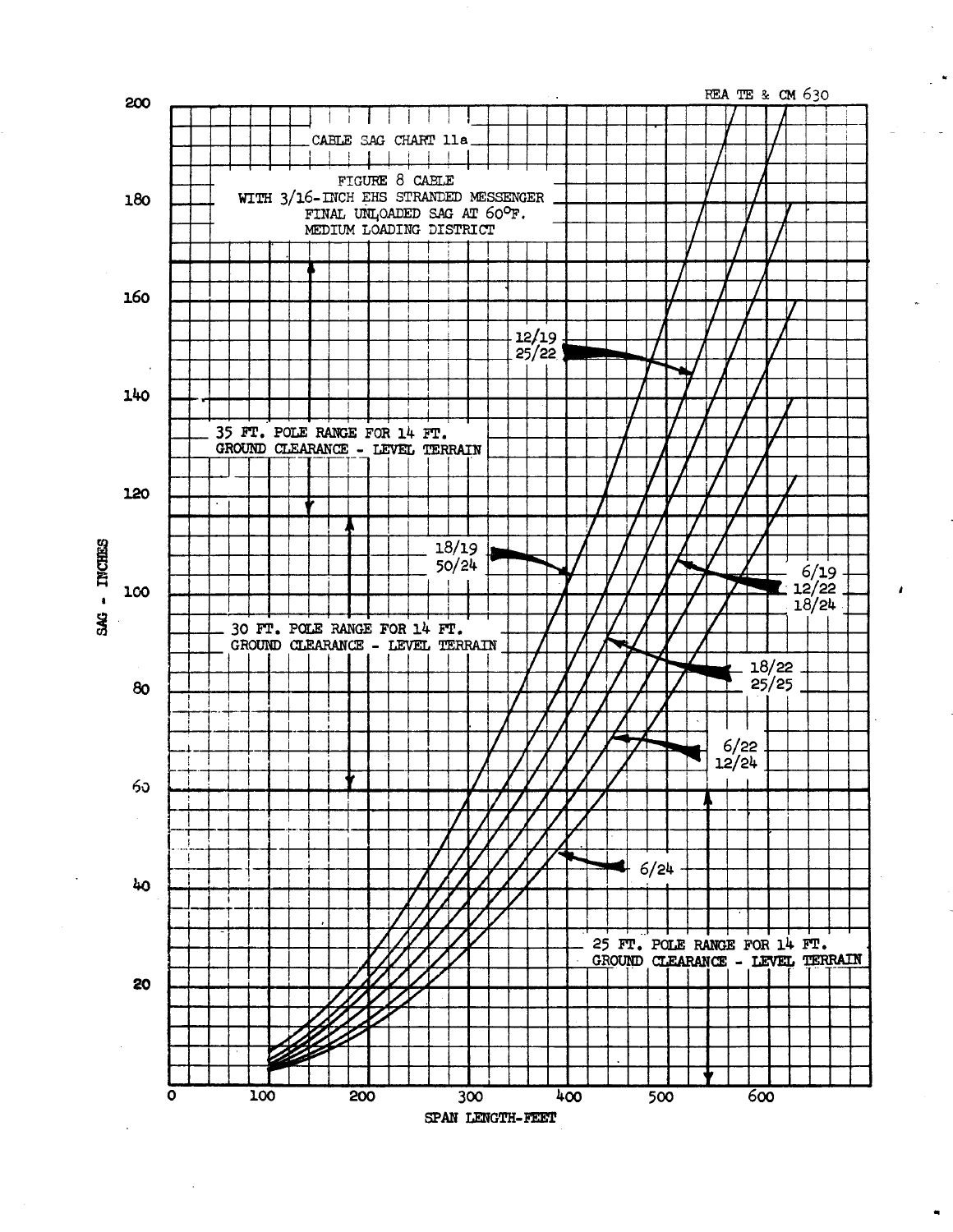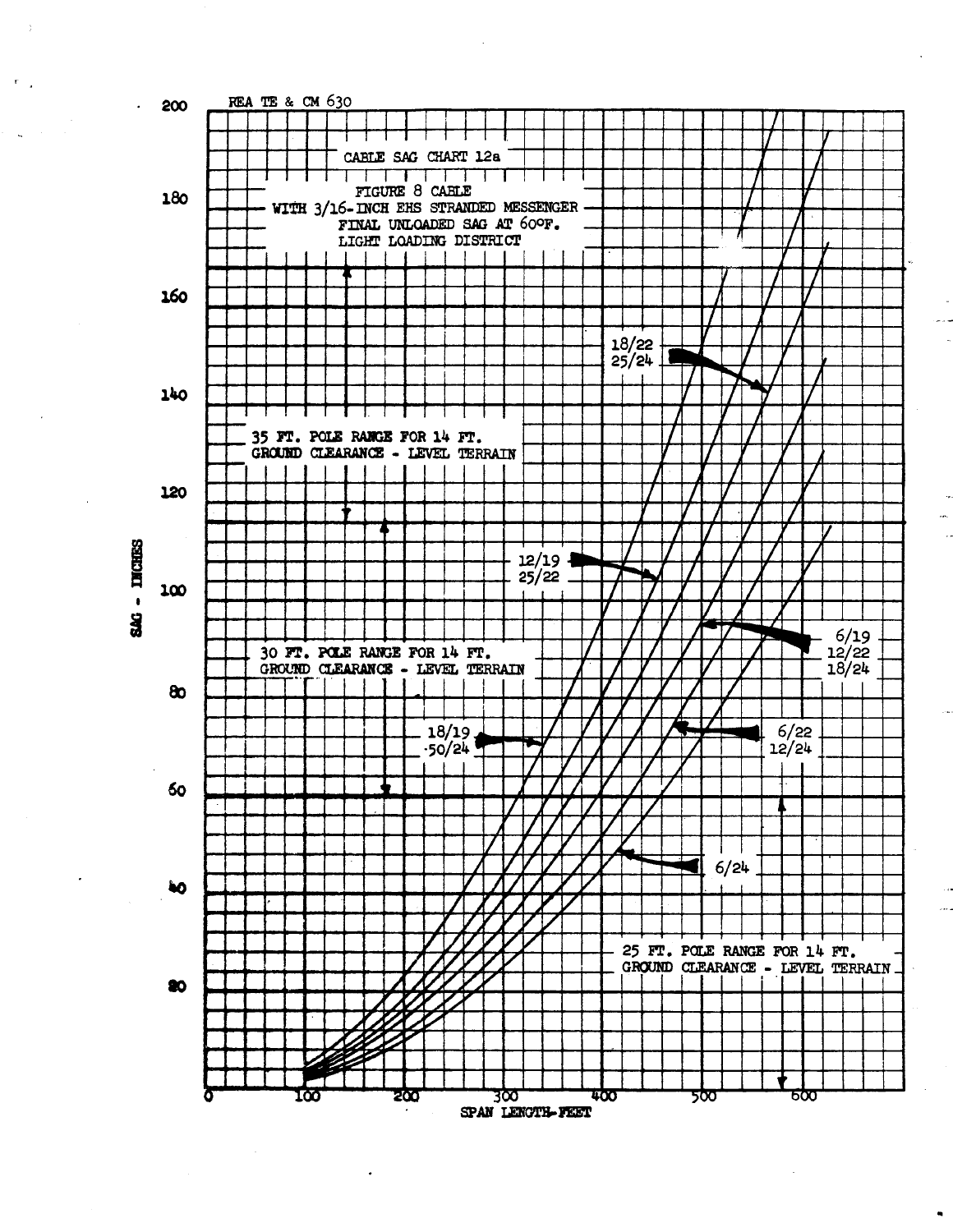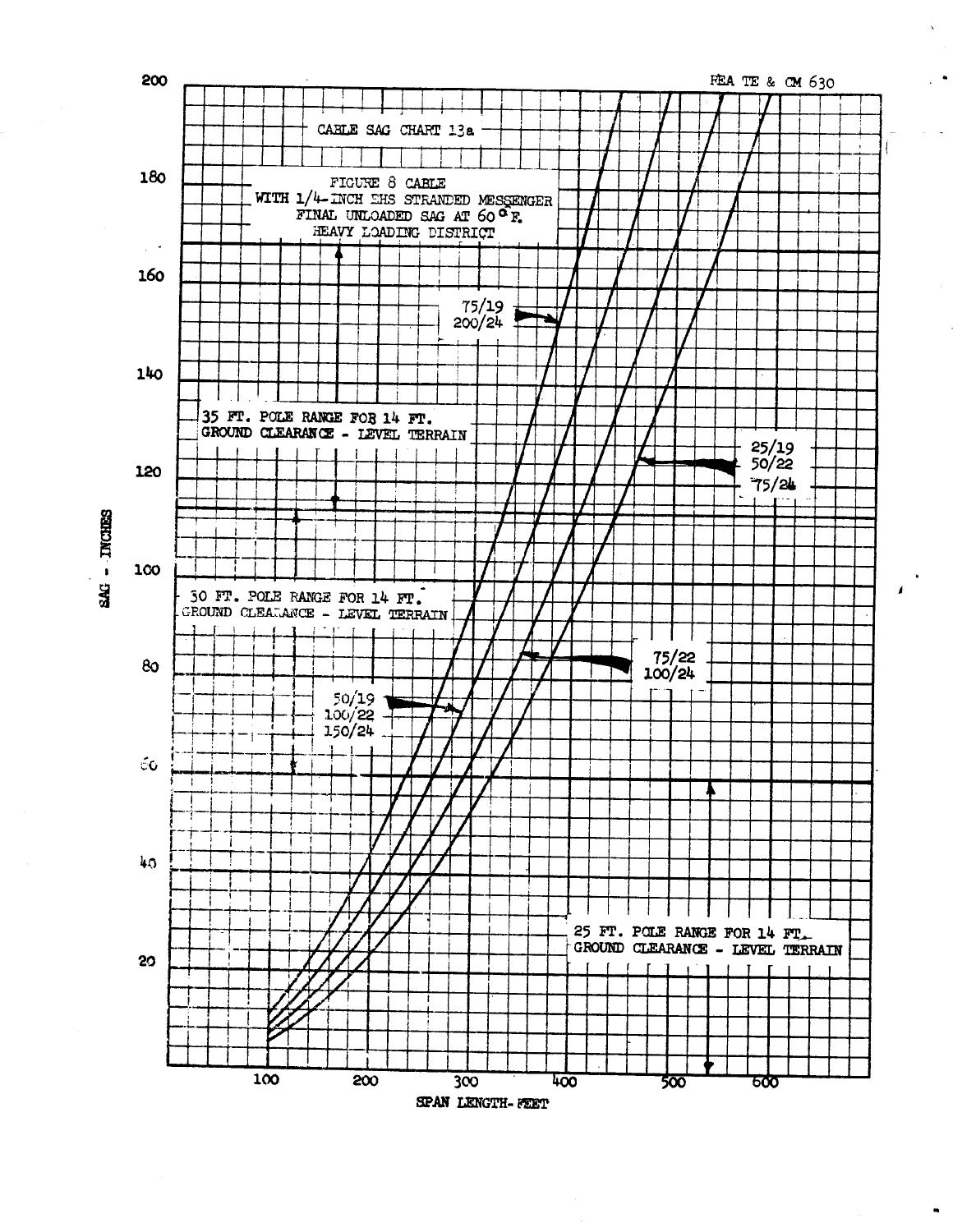